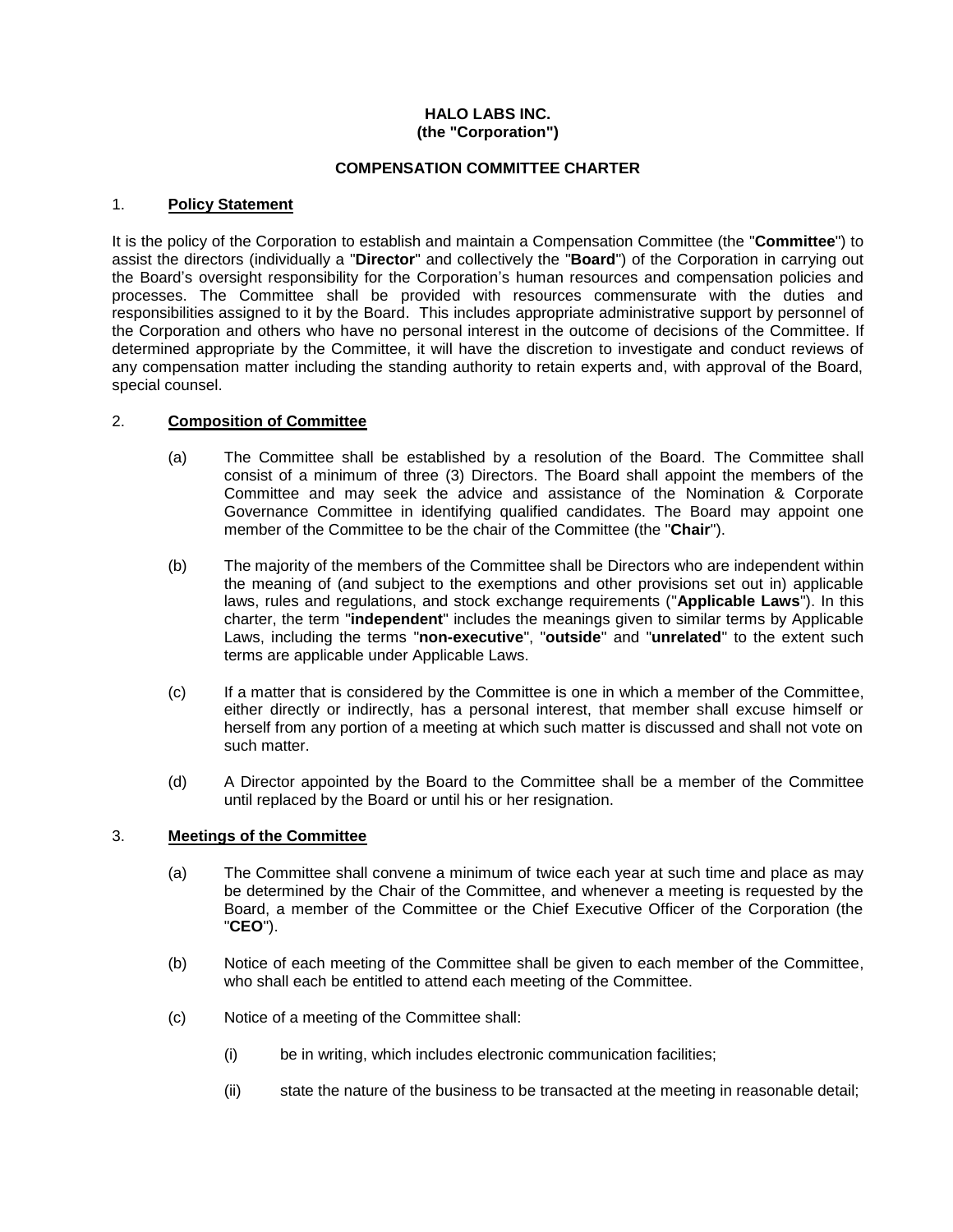- (iii) to the extent practicable, be accompanied by a copy of documentation to be considered at the meeting; and
- (iv) be given at least two business days prior to the time stipulated for the meeting or such shorter period as the members of the Committee may permit.
- (d) A quorum for the transaction of business at a meeting of the Committee shall consist of a majority of the members of the Committee. However, it shall be the practice of the Committee to require review, and, if necessary, approval of important matters by all members of the Committee.
- (e) A member or members of the Committee may participate in a meeting of the Committee by means of such telephonic, electronic or other communication facilities as permits all persons participating in the meeting to communicate with each other. A member participating in such a meeting by any such means is deemed to be present at the meeting.
- (f) In the absence of the Chair of the Committee, the members of the Committee shall choose one of the members present to chair the meeting. In addition, the members of the Committee shall choose one of the persons present to be the secretary of the meeting.
- (g) Minutes shall be kept of all meetings of the Committee and shall be signed by the chair and the secretary of the meeting. The Chair of the Committee shall circulate the minutes of the meetings of the Committee to all members of the Board.

### 4. **Duties and Responsibilities of the Committee**

- (a) The Committee's primary duties and responsibilities are to review and make recommendations to the Board in respect of:
	- (i) compensation policies and guidelines;
	- (ii) management incentive and perquisite plans and any non-standard remuneration plans;
	- (iii) senior management, executive and officer compensation (both cash-based and equity-based); and
	- (iv) Board compensation matters, including compensation of both independent and nonindependent members of the Board.
- (b) In carrying out its duties and responsibilities, the Committee shall:
	- (i) annually assess and make a recommendation to the Board with regard to the competitiveness and appropriateness of the compensation package of the CEO, all other senior executives of the Corporation, and such other key employees of the Corporation or any subsidiary of the Corporation as may be identified by the CEO and approved by the Committee (collectively the "**Designated Employees**");
	- (ii) annually review and recommend to the Board the goals and objectives for the CEO and all other senior executives, evaluate the performance of such executives against the goals and objectives for the previous year, and review and recommend the amount and method of calculation of any regular and incentive compensation related thereto;
	- (iii) review and make a recommendation to the Board regarding any employment contracts or arrangements with any of the Designated Employees, including any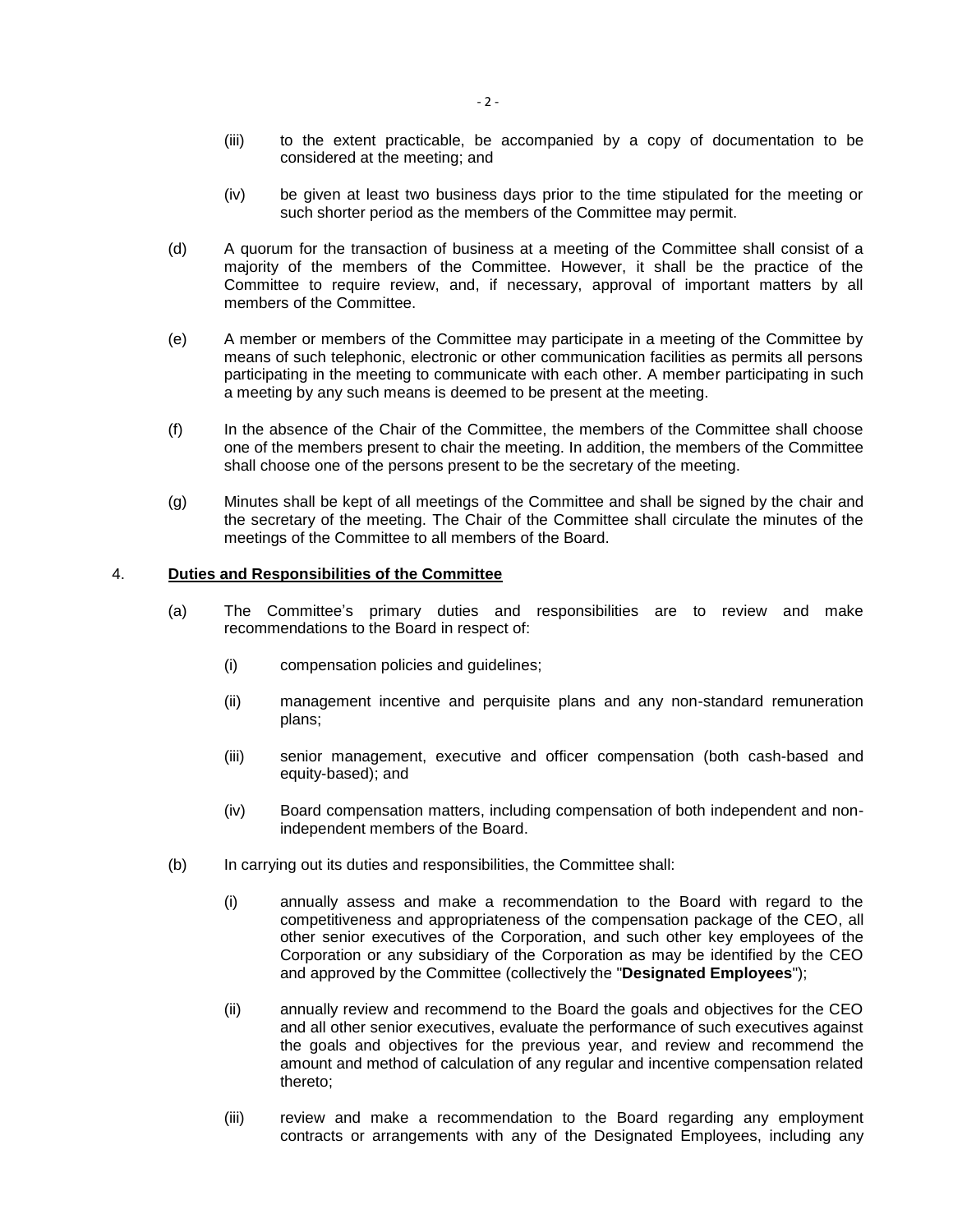retiring allowance arrangements or any similar arrangements to take effect in the event of a termination of employment;

- (iv) from time to time review and make recommendations to the Board in respect of the design, benefit provisions, investment options and text of applicable pension, retirement and savings plans or related matters, to the extent applicable;
- (v) as required, review and recommend the aggregate bonus pools to be made available under the Corporation's incentive compensation plans for senior management, executives and officers;
- (vi) when requested by the CEO, review and make recommendations to the Board regarding short term incentive or reward plans and, to the extent delegated by the Board, approve awards to eligible participants;
- (vii) review and make recommendations to the Board regarding the structure and implementation (including whether security holder approval should be obtained) of incentive stock option plans, restricted share unit plans, performance share unit plans, or any other long term incentive plans and, to the extent delegated by the Board, approve grants to participants and the magnitude and terms of their participation;
- (viii) as required, fulfill the obligations assigned to the Committee pursuant to any other employee benefit plans approved by the Board;
- (ix) review and approve any policy regarding the authorization of claims for expenses of Designated Employees;
- (x) annually prepare or review the report on executive compensation and compensation discussion and analysis required to be disclosed in the Corporation's information circular or any other compensation matter required to be publicly disclosed by the Corporation;
- (xi) periodically review and make a recommendation to the Board regarding the compensation of the Board;
- (xii) as required, retain independent advice in respect of compensation matters and, if deemed appropriate by the Committee, meet separately with such advisors;
- (xiii) make the terms of this charter available;
- (xiv) assess, as required, the adequacy of this charter; and
- (xv) self-assess, as required, the effectiveness of the Committee
- (c) Charitable donations by the Corporation to organizations in which a Director is affiliated shall require prior approval by the Committee after consideration of any impact that such donation may have on Director independence and such donations may be considered a form of Director compensation.
- (d) The Committee may, as required, review management's policies and practices respecting the Corporation's compliance with applicable legal prohibitions, disclosure requirements or other requirements on making or arranging for personal loans to Directors and senior officers or amending or extending any such existing personal loans or arrangements.